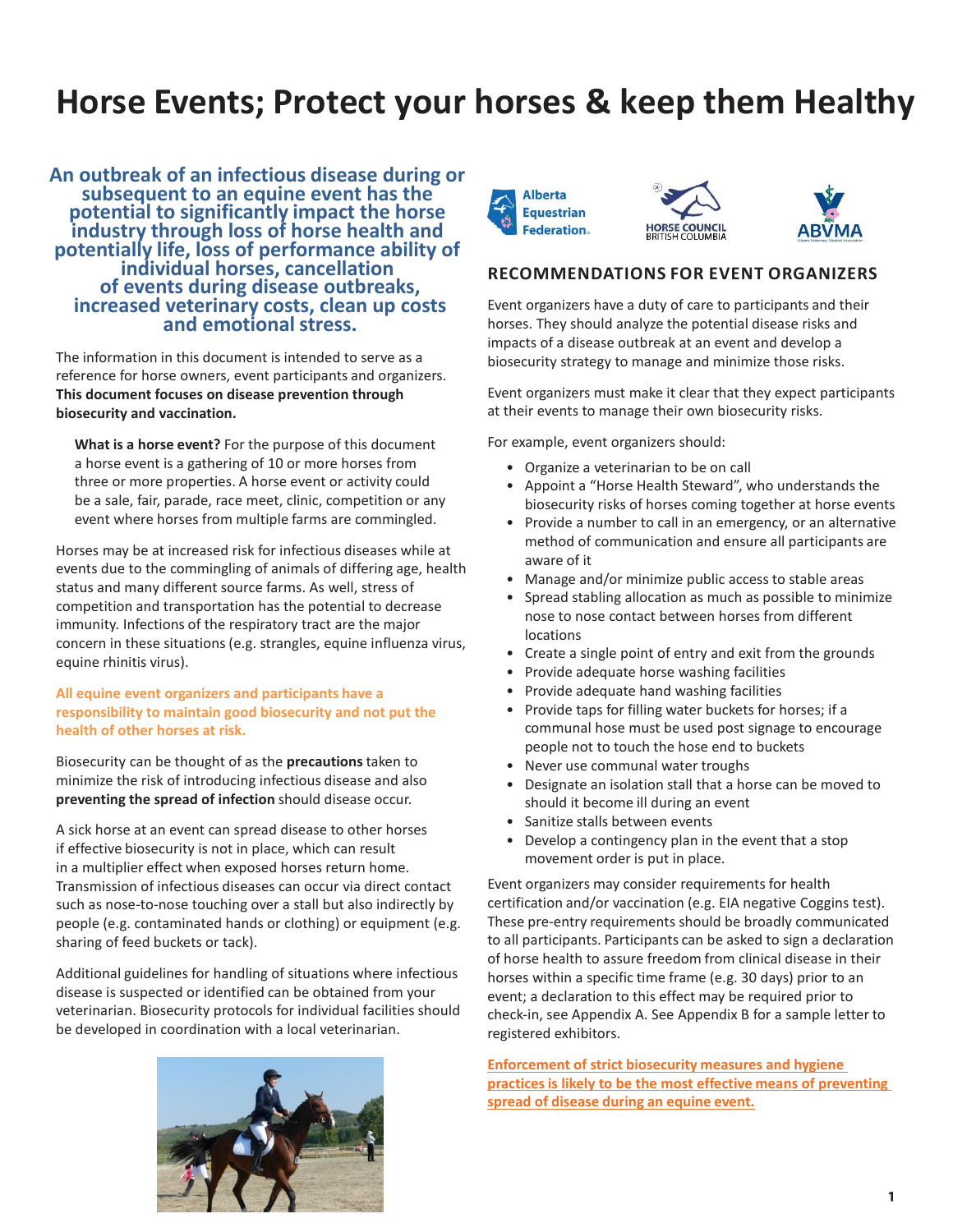## **Horse Event Management**

It is highly recommended that event organizers collect and retain information on all horses attending the event. The minimum information recommended includes:

- The name, address and telephone number of the owner, custodian or person in charge of the horse
- The premises ID of the location the horse normally resides
- The name and identification of the horse

Event organizers should keep horse event attendance records for a period of six (6) months. These records should be made available to the attending veterinarian upon request.

## **HORSE OWNER RESPONSIBILITIES**

The primary responsibility for biosecurity at events lies with horse owners, custodians and riders. Horse owners and custodians should inquiry in advance about specific protocols that the event organizers may have in place and be prepared to adhere to those.

Horses that are suspected of suffering from an infectious or contagious disease or have been in contact with other animals suffering from such disease **MUST NOT** be brought to horse events.

Owners and those providing boarding should have biosecurity plans for each property where horses are kept. For details on completing a biosecurity risk assessment and setting up a [biosecurity plan visit: www.albertaequestrian.com/Biosecurity.](http://www.albertaequestrian.com/Biosecurity)

#### **Basic Principles**

- Minimize the risk of disease by planning to avoid introduction to new horses, prior to leaving for an event
- Maintain current vaccinations on all horses
- Observe good hygiene around horses especially after handling other people's horses
- Wash hands with soap and water, or use disinfectant hand solution after handling horses, especially after contact with the mouth or nose
- Consciously monitor your horse's health; especially in the 3-5 days leading up to and following an event
	- Check horses are eating and drinking normally
	- Check for any change in behavior
	- Check for any unusual nasal discharge
	- Check for any coughing
	- Check for any signs of discomfort or unusual stance or weight shifting
	- Check for any signs of swelling or lameness
	- Check your horse's temperature for 3 days before and following an event (a horse's normal temperature at rest is between 37 and 38.5 degrees Celsius)

At the event:

- Check your horse's temperature twice a day
- Do not share feed or water containers
- Do not use communal water troughs
- Only share cleaned and disinfected tack and equipment (e.g. bits)
- If stabling is not assigned and is not full, leave an empty stall between your horses and those from other locations
- Sanitize your assigned stall prior to bringing your horse in
- If stables are full, assess the risk from nose to nose contact with horses from other locations, and consider placing tarps or other physical barriers to prevent contact
- If you horse develops a fever or signs of illness contact a veterinarian and event official immediately



# **EXAMPLES OF INFECTIOUS HORSE DISEASES**

# **Colds/Flu/Respiratory Diseases**

These are viral diseases caused by common viruses like Equine Herpes Virus, Equine Rhinitis Virus, Equine Adenovirus, and Equine Arteritis Virus. These diseases are common among young horses especially when they are first mixed or exposed to other horses. While they mostly have a low impact on the horse's long term health they may cause considerable inconvenience and cost by interrupting training and showing as well as veterinary care. Complications can occur if horses are put back into work too soon after such an infection.

## **Strangles**

This is a contagious, upper respiratory tract bacterial infection. Cases are identified each year in British Columbia including significant horse health impact as well as deaths. Recovery and treatment are often prolonged. A vaccine is available, but not appropriate for all horses (contact your veterinarian).

Other infectious equine diseases can be spread during events such as ringworm, diarrheal diseases and equine infectious anemia.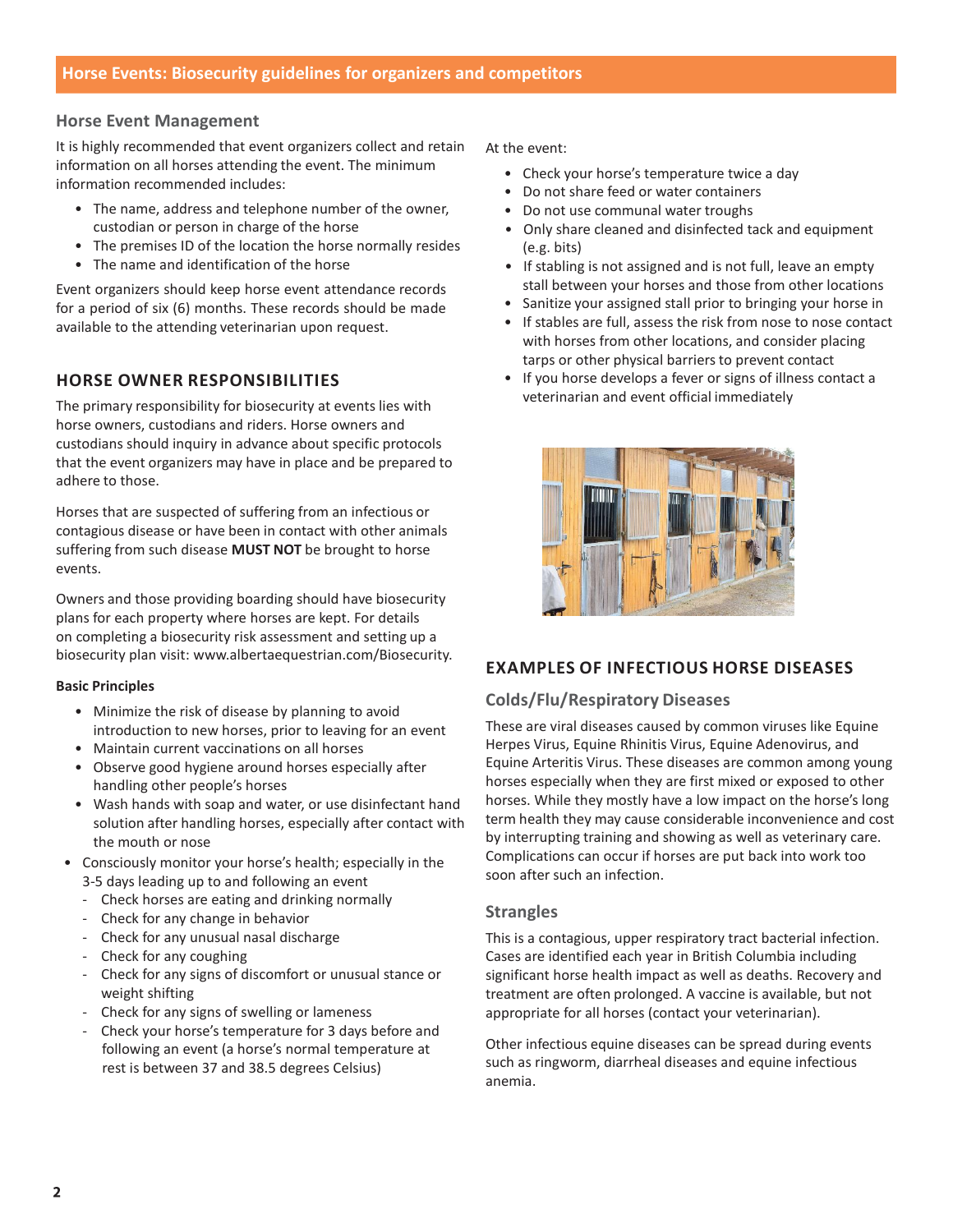# **VACCINATION & TESTING REQUIREMENT RECOMMENDATIONS FOR EQUINE EVENTS**

It is highly recommended that all horses participating in equine events be fully vaccinated for both Equine Influenza Virus (EIV) and Equine Herpes Virus (1&4) (EHV).

It is important to remember that vaccination is only part of an infectious disease prevention program and cannot make up for lack of effective biosecurity. Vaccination will not prevent all cases of disease with either EIV or EHV and vaccination is not known to result in protection against the neurological form of equine herpes virus (nEHV-1). However, vaccination is thought to reduce the amount of viral shedding in infected horses, which can decrease the potential for further spread.

It is also recommended that all horses participating in equine events be tested for Equine Infectious Anemia (EIA) with negative results reported within the past six (6) months. EIA is an infectious and potentially fatal viral disease affecting the immune system of horses, donkeys and mules. Most EIA-infected horses show no clinical signs of disease; however, they remain carriers of the virus for life and can be a source of infection for susceptible animals.

In Canada, EIA is listed as a reportable disease under the Health of Animals Act. Accordingly, when EIA is suspected, it must be reported to the Canadian Food Inspection Agency (CFIA).

It is the responsibility of all horse owners and custodians attending events in British Columbia or beyond to be aware of criteria required by the venue, province/state of destination.

Reference: Infectious disease control – recommendations for biosecurity and vaccination By Katharina L. Lohmann (WCVM), University of Saskatchewan (Ma[rch 2008\) http://cms.abvma.ca/uploads/WCVM\\_](http://cms.abvma.ca/uploads/WCVM_) INFECTIOUS\_DISEASE\_CONTROL.pdf

## **RESOURCES & ADDITIONAL INFORMATION**

Horse Council BC http://www.hcbc.ca/Bio-Security.html?

Alberta Veterinary Medical Association: Biosecurity  [www.abvma.ca/Biosecurity/About-Biosecurity.asp](http://www.abvma.ca/Biosecurity/About-Biosecurity.asp)

Canadian Food Inspection Agency: Equine Infectious Anemia  <http://inspection.gc.ca/animals/terrestrial-animals/diseases/> reportable/eia/eng/1329698749489/1329703176989

University of Guelph  [http://www.equineguelph.ca/Tools/biosecurity\\_2011.php](http://www.equineguelph.ca/Tools/biosecurity_2011.php)

California Department of Food and Agriculture: Biosecurity Toolkit for Equine Events  [www.cdfa.ca.gov/ahfss/Animal\\_Health/Equine\\_Biosecurity.html](http://www.cdfa.ca.gov/ahfss/Animal_Health/Equine_Biosecurity.html)

University of California Davis: general information on EHV-1  [www.vetmed.ucdavis.edu/ceh/ehv1\\_general.cfm](http://www.vetmed.ucdavis.edu/ceh/ehv1_general.cfm)

American Association of Equine Practitioners: Information for Horse Owners - [www.aaep.org/](http://www.aaep.org/)

Horse Council British Columbia [\(www.hcbc.ca\)](http://www.hcbc.ca/) has reviewed and endorsed the intent of the *Horse Events: Biosecurity guidelines for organizers and competitors* document and further recognizes the documents origins.





Growing Forward 2 laral.nrnnincial.tamitorial.initi

Government of Alberta  $\blacksquare$ 



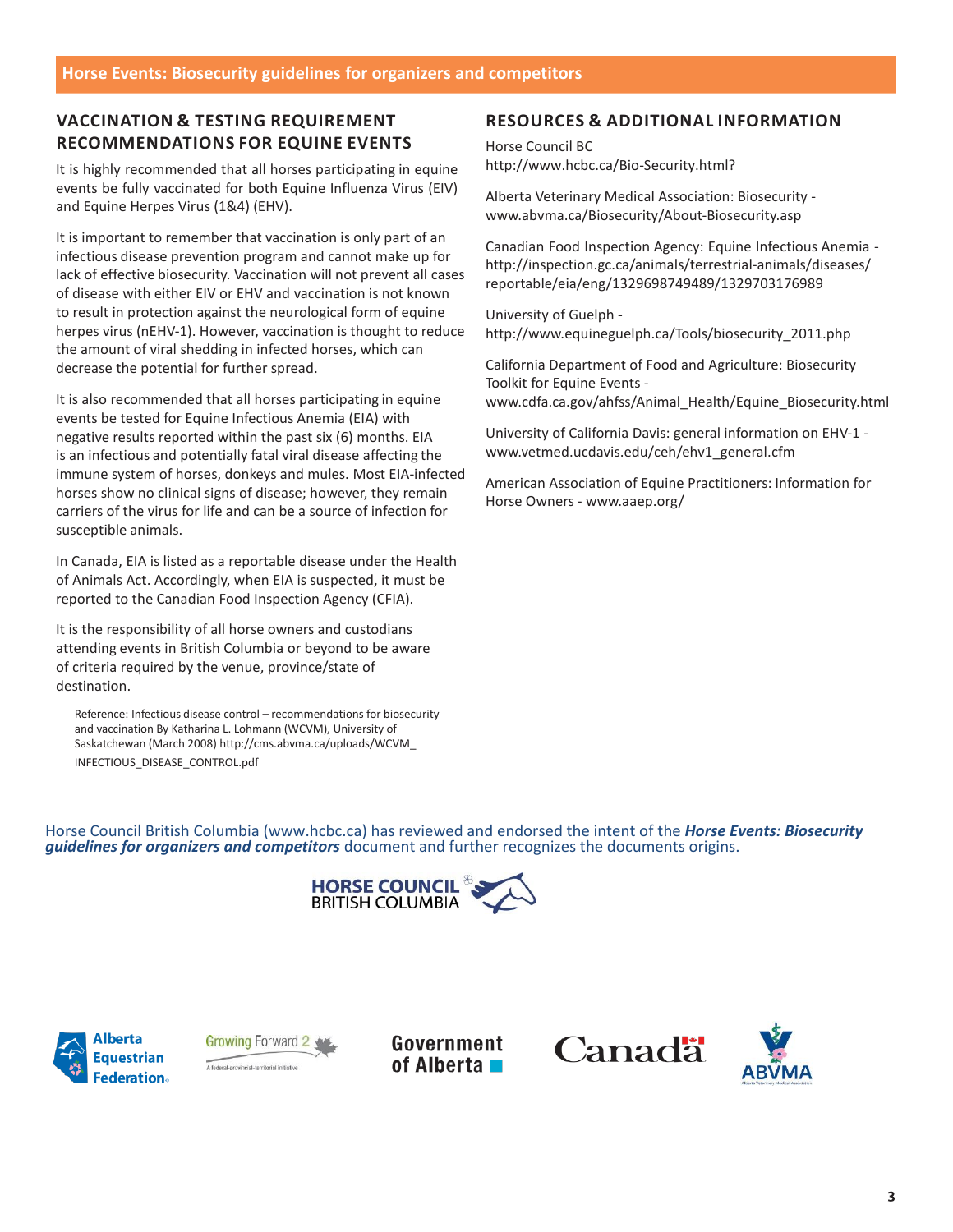#### **APPENDIX A: HORSE EVENT PARTICIPATION DECLARATION**

| <b>Event Name:</b>                                 |  |  |
|----------------------------------------------------|--|--|
| <b>Event Location:</b>                             |  |  |
| Event Date(s):                                     |  |  |
| <b>CONTACT PERSON</b>                              |  |  |
| Name of Person in Charge of Horse(s) at the Event: |  |  |
| <b>Address:</b>                                    |  |  |
| <b>Home Phone Number:</b>                          |  |  |
| <b>Cell Phone Number:</b>                          |  |  |
| <b>Email Address:</b>                              |  |  |
| <b>Truck License Plate #:</b>                      |  |  |

#### **Horses Attending Event**

| <b>Name of Horse</b> | <b>Breed</b> | Age | Sex | Identification (color, markings, brand) | <b>Stall</b><br>Location |
|----------------------|--------------|-----|-----|-----------------------------------------|--------------------------|
|                      |              |     |     |                                         |                          |
|                      |              |     |     |                                         |                          |
|                      |              |     |     |                                         |                          |
|                      |              |     |     |                                         |                          |
|                      |              |     |     |                                         |                          |
|                      |              |     |     |                                         |                          |
|                      |              |     |     |                                         |                          |
|                      |              |     |     |                                         |                          |

**Address of property from which the horse was moved to the event:**

**Address of property to which the horse will move after the event: (If different from above)**

#### **Alternate Contact Information: (For other individuals affiliated with named horses)**

Name Cell Phone #

Name Cell Phone #

## **HORSE HEALTH DECLARATION**

I, 1. 2008 1. declare that the horse(s) named above has/have been in good health, with body temperature(s) below 39°C (102°F), eating normally and has/have not shown signs of infectious disease for the three (3) days preceding arrival at this event including transport.

| Signature                                        | Date                    |
|--------------------------------------------------|-------------------------|
| (Complete a separate form for different owners.) |                         |
| For office Use only:                             |                         |
| Date and Time of Arrival                         | Event Official Initials |
| Date and Time of Departure                       | Event Official Initials |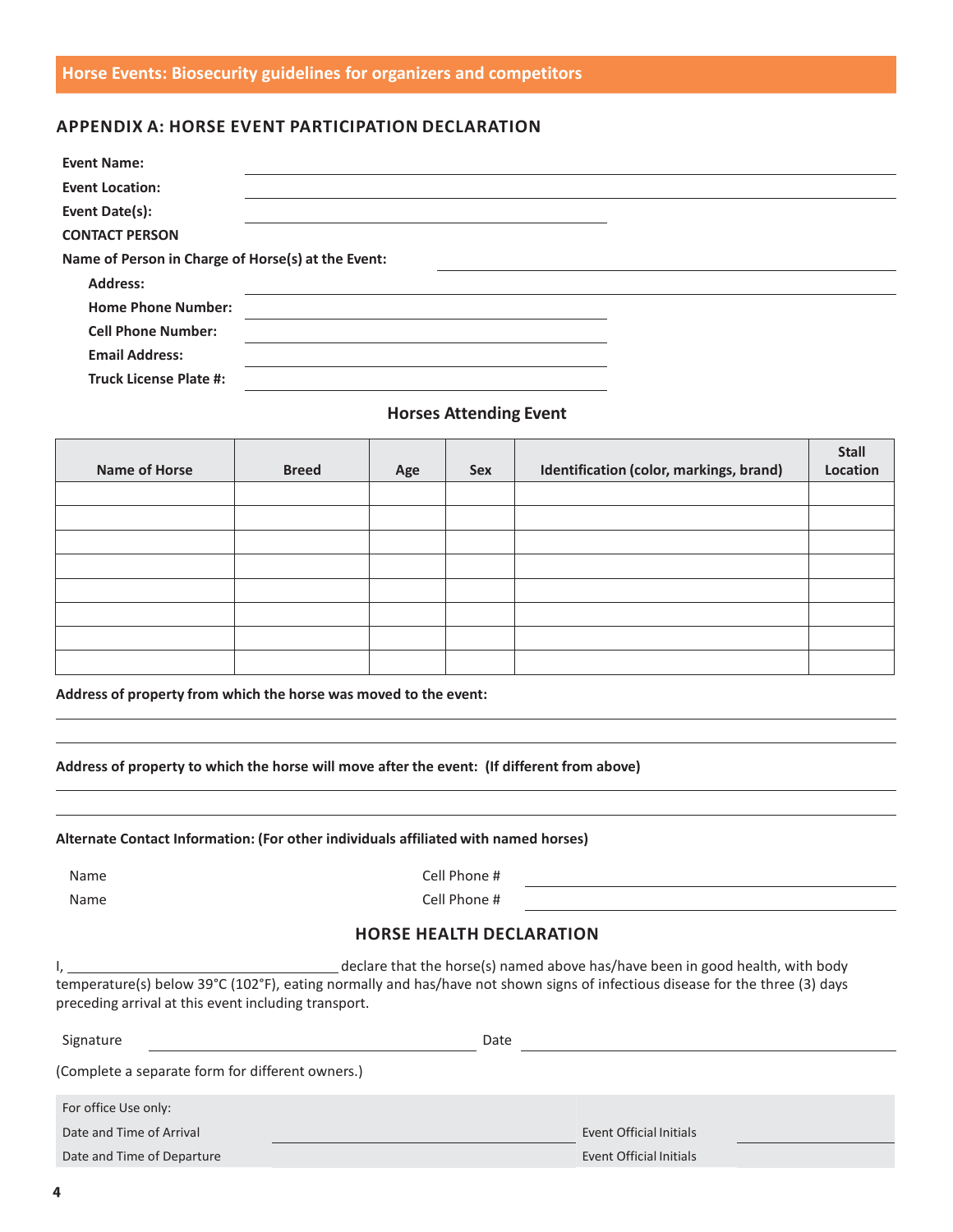# **APPENDIX B: SAMPLE LETTER TO MAIL TO REGISTERED EXHIBITORS**

## Dear Exhibitor,

We have received your registration for (event name) on (event date). Protecting the health of your horse and other horses at this event is of the upmost importance to event management. This event is implementing biosecurity measures to ensure infectious disease agents are not introduced or spread at this event.

Regardless of whether they are participating in the event or not, all horses and livestock that enter the grounds will be subject to examination by event officials/designated representatives and/or provincial or federal animal health officials. Such examinations are to determine if the animal(s) is/are, has/have been infected/exposed, or are likely to be infected with, an infectious or contagious disease. If after such examination, an official believes the health condition of an animal will place other animals at risk, the officials may quarantine the animal(s) and others that may have been infected/ exposed, or, if necessary, require movement of the animal(s) from the event premises. All participants must agree to fully cooperate with examining officials and abide by their decisions/instructions. Failure to comply with officials shall be grounds for immediate expulsion of the participant from the grounds and potential disciplinary action(s) by the sponsoring organization and local/state or federal officials.

The equine health entry requirements for this event include: (EVENT MANAGER MAY CHOOSE ONE or MORE and DELETE OTHERS)

- a. Horses displaying obvious signs of clinical disease, such as fever, abnormal nasal discharge, consistent frequent coughing, neurologic signs of ataxia or significant hind limb weakness are not permitted to enter the event grounds.
- b. Event No Fever Policy:
	- i. Each horse entering the premises must have documentation demonstrating a record of body temperature readings with none above 39°C (102°F) for a designated time period before arrival at the event premises. (For example, 72 hours)
	- ii. Show officials will obtain a body temperature of all horses at the time of arrival to the event premises and all horses will be subject to periodic inspection by event officials during the event.
	- iii. Horse owner/custodians will monitor and document on a log the body temperature of their horse(s)  $\frac{1}{\sqrt{1-\frac{1}{n}}}\$ day during the event.
- c. Health Certification Policy
	- i. Horse owner/custodians must present to event officials at the time of arrival to the event premises, a Certificate of Veterinary Inspection (health certificate), written within hours (i.e., seventy-two (72) hours) of arrival to the event premises.
- d. Event Participation Declaration: (See Appendix A for Sample Event Participation Declaration )
	- i. Horse owner/custodians must sign a health certification statement verifying that the horse(s) has/have been healthy with no sign of infectious disease for the preceding five (5) days and a body temperature below 39°C (102°F) during the hours (i.e., 72 hours) before arrival at the event premises.
	- ii. Horse owner/custodians must provide event officials with the address of the premises where each horse was located immediately before arrival at the event and the address of the intended premises of destination for each horse following departure from the event premises.

In addition to the above entry requirement, the following biosecurity measures are recommended:

- Dogs are not permitted on the event premises or All dogs on the event premises must be kept on a leash
- Limit horse-to-horse contact
- Limit horse-to-human-to-horse contact
- Avoid sharing of equipment, to include tack, water buckets, brushes, etc.
- Avoid use of communal water troughs
- Avoid submerging end of water hoses in water buckets
- Do not allow horses to drink directly from a water hose